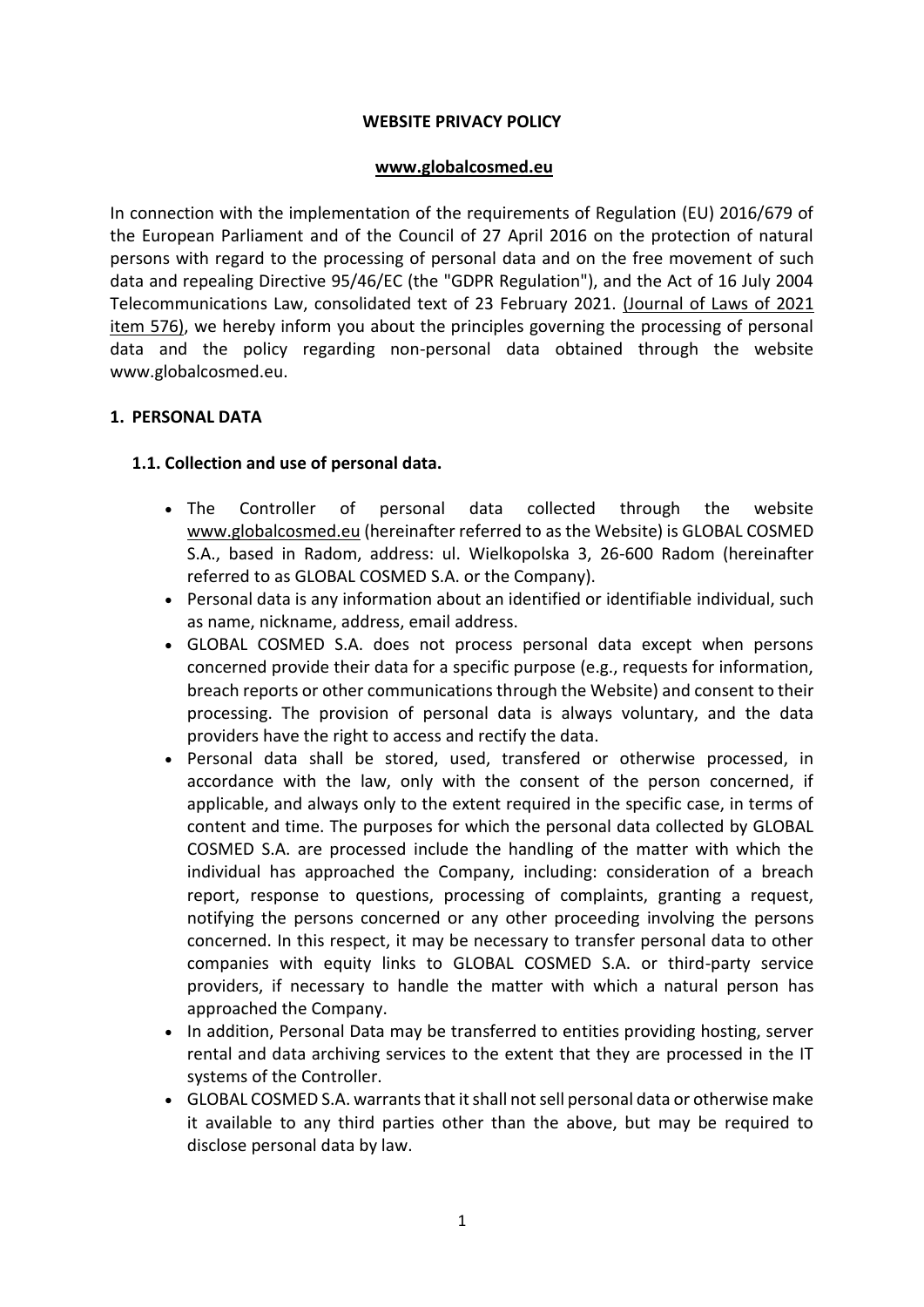Personal data shall be processed for the period necessary to resolve the matter for which personal data have been transferred to GLOBAL COSMED S.A., and thereafter for the period and to the extent required by applicable law.

# **1.2. Withdrawal of consent.**

Consent to the processing of personal data may be withdrawn in whole or in part at any time with future effect. Personal data shall be deleted upon receipt of the withdrawal of consent unless the controller is required by law to retain personal data or if personal data can be used in proceedings where the company is a party (legal proceedings, administrative proceedings). The withdrawal statement should be sent to GLOBAL COSMED S.A. at one of the following addresses:

– by e-mail: [rodo@globalcosmed.eu](mailto:rodo@globalcosmed.eu)

– by post to: GLOBAL COSMED S.A. ul. Wielkopolska 3, 26-600 Radom

## **1.3. Right to information.**

Natural persons whose personal data are processed by the Company shall have the right to request access to and rectification of personal data and to request the deletion or restriction of the processing of personal data, to object to the processing and to transfer personal data.

GLOBAL COSMED S.A. shall inform the person concerned on his/her request of the type and content of the personal data which (if any) have been collected during his/her visits to the Website, including the purposes, scope and manner of processing of the data, and their sharing (if any). Any questions concerning this issue should be directed to one of the addresses indicated in item 1.2. above.

GLOBAL COSMED S.A. does not collect personal data of children without the consent of their parents or legal guardians. If it is determined that such data has been provided to us without the consent of the child's parents or legal guardians, GLOBAL COSMED S.A. will endeavor to delete it immediately. In relation to this activity, GLOBAL COSMED S.A. is bound by the relevant instructions given by the parents or legal guardians of the child.

### **1.4. Data security.**

GLOBAL COSMED S.A. has implemented technical and organizational measures to protect your data from loss, destruction, theft or access by unauthorized third parties.

### **1.5. Right to lodge a complaint.**

The person concerned shall be entitled to lodge a complaint with the supervisory authority, which shall be the President of the Data Protection Office.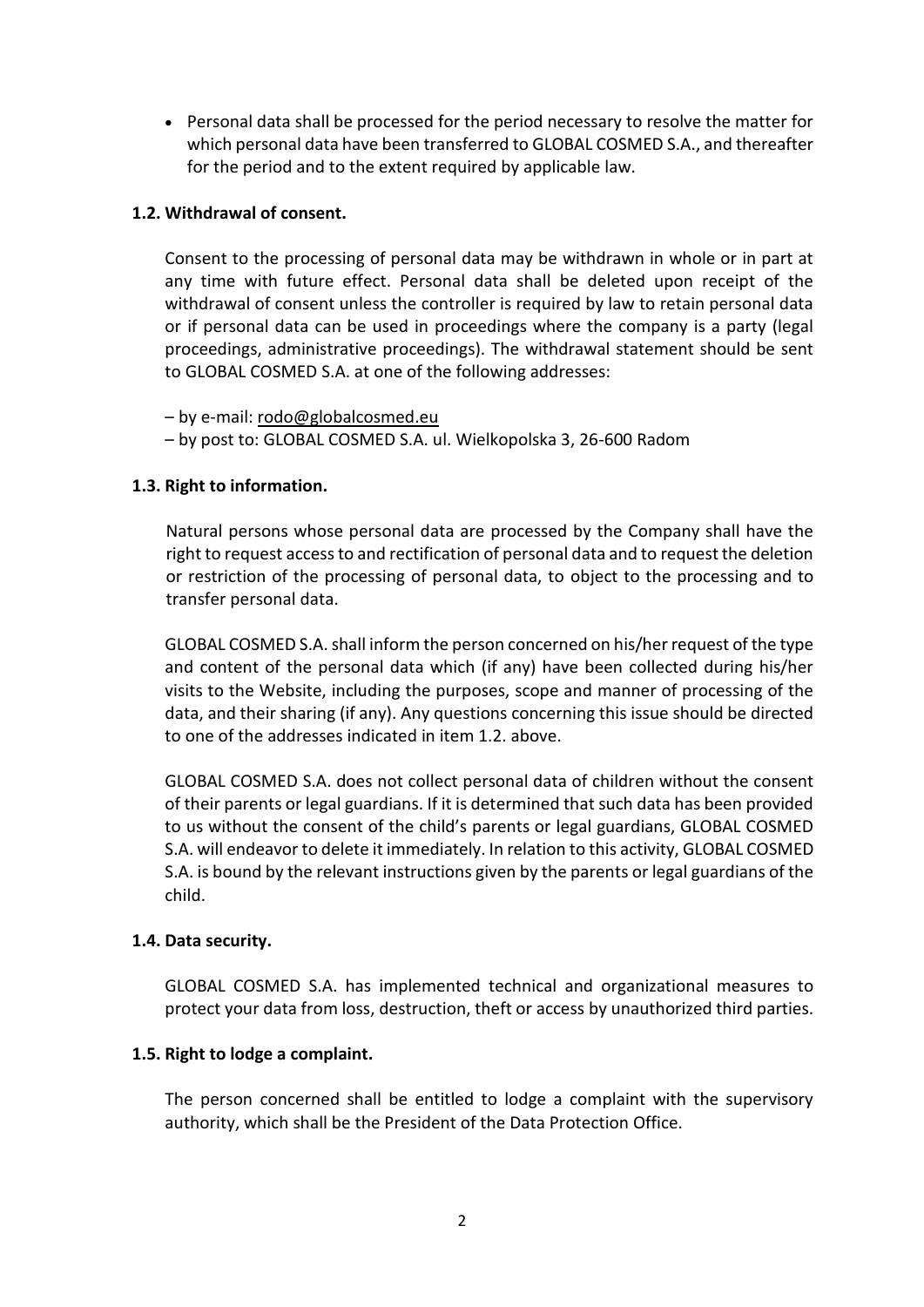### **2. NON-PERSONAL DATA**

### **2.1. Automatically saved information (non-personal data).**

When you visit the Website, general information about you is automatically collected, but not related to your personal data. These are, for example, the name of the Internet service provider (or company network, company name), the website you visited before you visited our site, the pages you viewed, the date and time of your visit, the operating system and version of the browser you used when you visited the site. This information is collected and analyzed in an anonymous manner. It is only used to improve the attractiveness, content and functionality of the website. It shall not be further processed or transferred to third parties.

## **2.2. Cookies.**

- In order to facilitate the use of the Website, GLOBAL COSMED S.A. uses the so-called cookies. Cookies are small pieces of data that a web browser stores on your computer's hard drive, which are necessary to use the website. The company uses cookies to better understand how users use the website, to improve its navigation and to conduct personalized advertising activities. For example, cookies help us determine if a particular page on our site has already been viewed. It adjusts the content of the website to the individual preferences of the user, first of all these files recognize his device in order to display the page according to his preferences.The cookies used by GLOBAL COSMED S.A. do not store any personal information or otherwise collect any personal identification information. If you do not wish to receive cookies, you must set up your web browser to remove all cookies from your computer's hard drive, block all cookies, or send a warning before they are saved. The website does not automatically collect any information, except for information contained in cookies.
- You may opt out of cookies by choosing the appropriate settings in your browser, but please note that once you have done so, the website functionalities may be restricted.
- More information about cookies is available in the "Help" section in the web browser menu.
- To prevent Google from detecting cookies, you can download and install in your browser blocking plugins:

### <http://tools.google.com/dlpage/gaoptout?hl=en>

### **2.3. Use of Google Analytics.**

This website uses Google Analytics, a service analyzing page views provided by Google, Inc. ("Google"). Google Analytics uses "cookies", which are text files that are placed on your computer to analyze your behavior on the site. Information generated by cookies about your use of the Site (including IP address) will be transmitted to Google and stored on servers in the United States. Google will use this information to analyze your behavior on the site, which will enable them to create reports for sites using Google